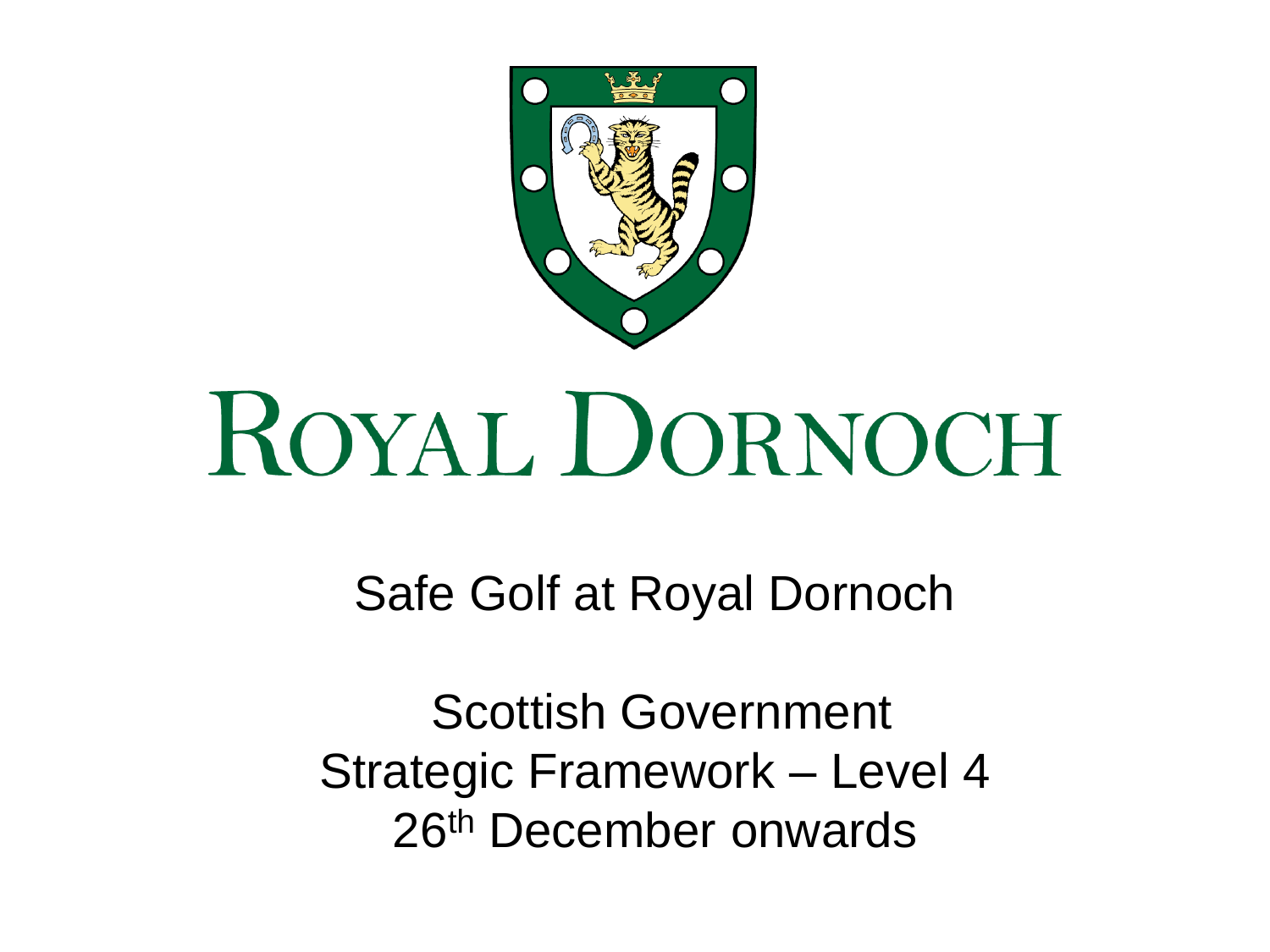**The following guidance and advice for golfers will be posted on websites, social media and on tee time booking pages. We are following all the relevant Government and Golf bodies guidance at this time.**

**Any golfer who does not follow these rules, both in letter and spirit, may have their playing rights removed. By making a booking for golf at Royal Dornoch you are deemed to have read and accepted these rules.**



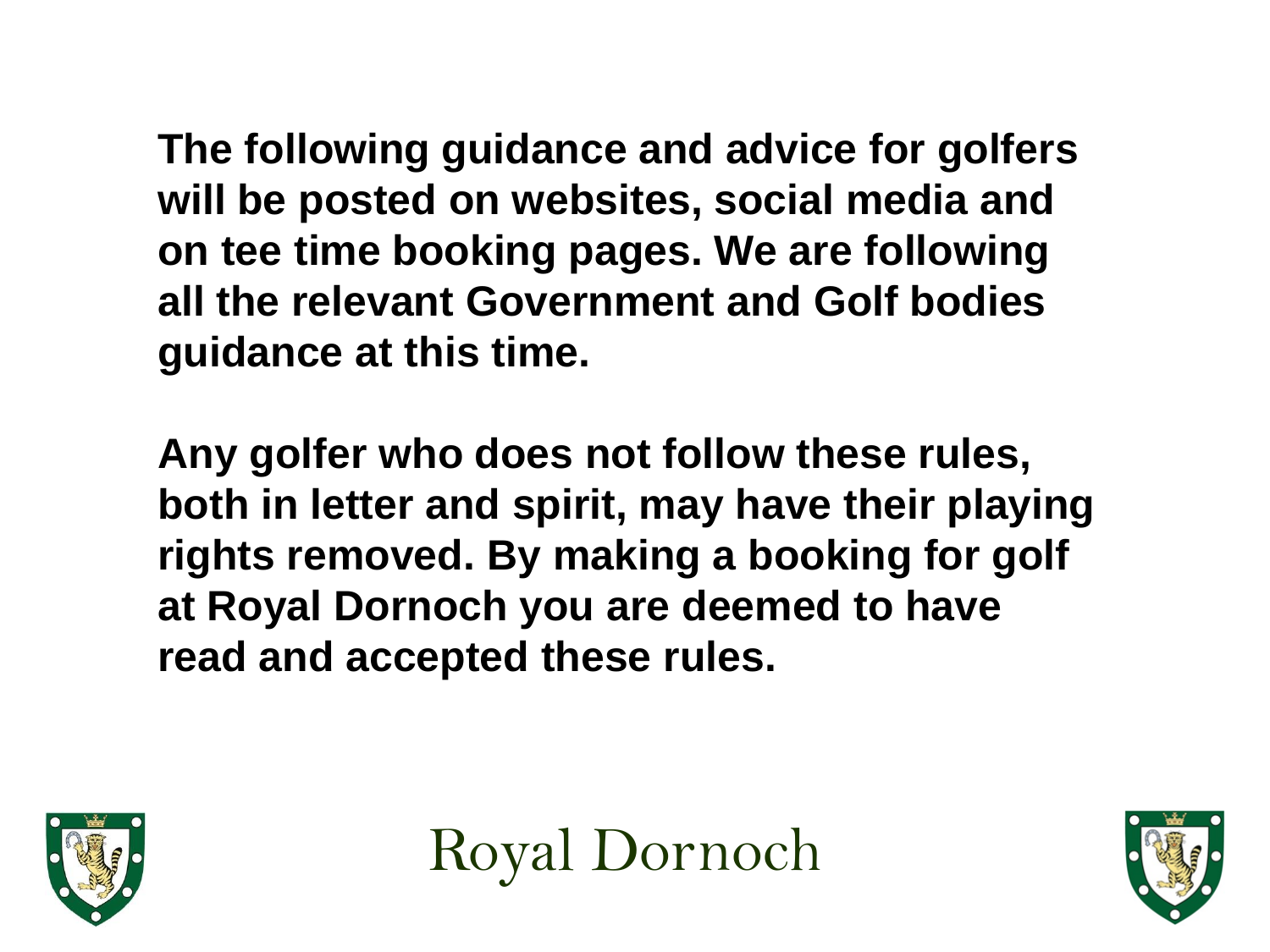**The Highlands are now on Level 4 of the Scottish Government' s Strategic Framework and this may be updated at any time in line with Government advice so please check before each time you book and each time you play.**

- All golfers must not be in quarantine, selfisolation or required to shield
- All golfers must not be displaying COVID-19 symptoms
- The rules on physical distancing must be followed at all times on the golf courses and practice facilities



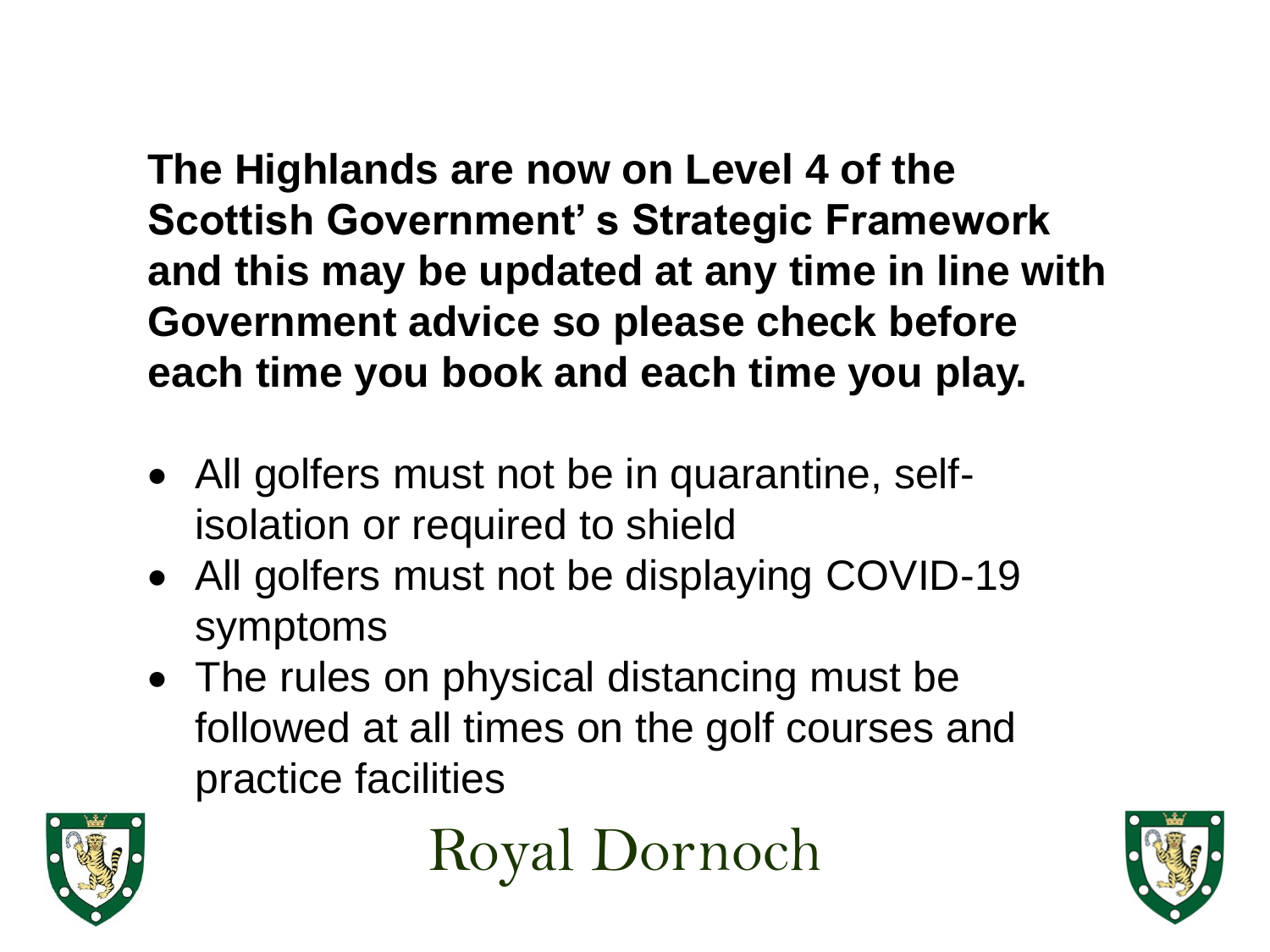# **PLAYING OF GOLF DURING LEVEL 4**

- $\bullet$  Both courses will be available for play until Sunday 3<sup>rd</sup> January 2021 after which the Championship Course will be closed
- All tee times are to be booked by calling the pro shop on 01862 811924. The shop will be open from 9am to 2pm every day except 1<sup>st</sup> January
- You may only book for yourself and the other player(s) in your tee time
- For Track and Trace purposes each golfers name and relevant contact details **MUST** be recorded at the time of booking
- $\bullet$  You will not be able to play by simply turning up you must have a prebooked tee time
- Consumables (balls, gloves, tees, markers, pitchforks) are available from the pro shop on preorder and prepayment which must be done by calling 01862 811924 9am to 2pm. They will be available for collection no more than 15 minutes before your tee time





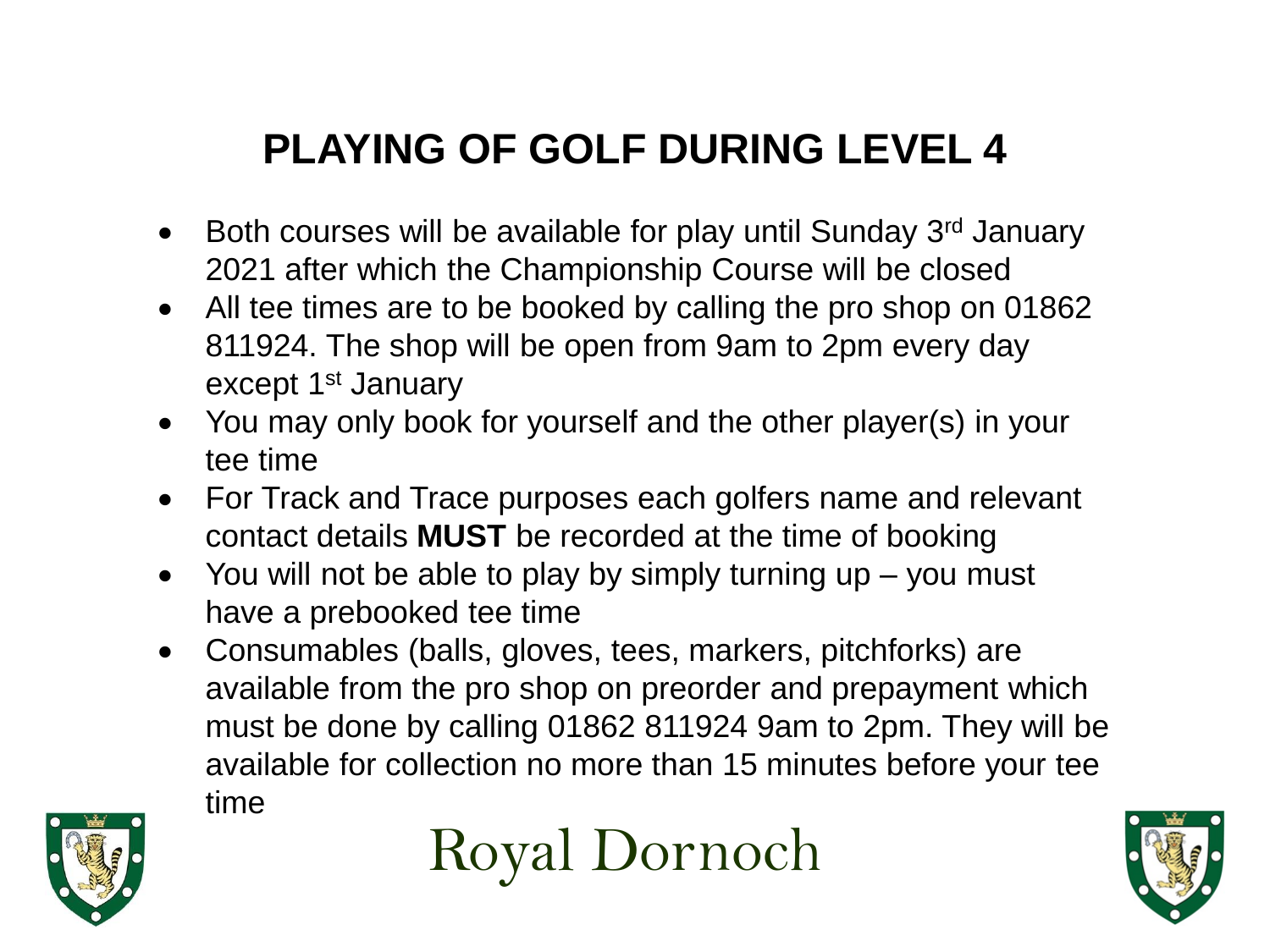## **ON COURSE PROCEDURE AND ETIQUETTE**

- Physical distancing to be observed at all times 2 metres is recommended, try and make it further
- There are staff working on the courses please respect their space
- Flags to remain in the hole at all times with ball lifters to retrieve your ball from the hole
- All tees, whole or broken, used must be picked up by the player





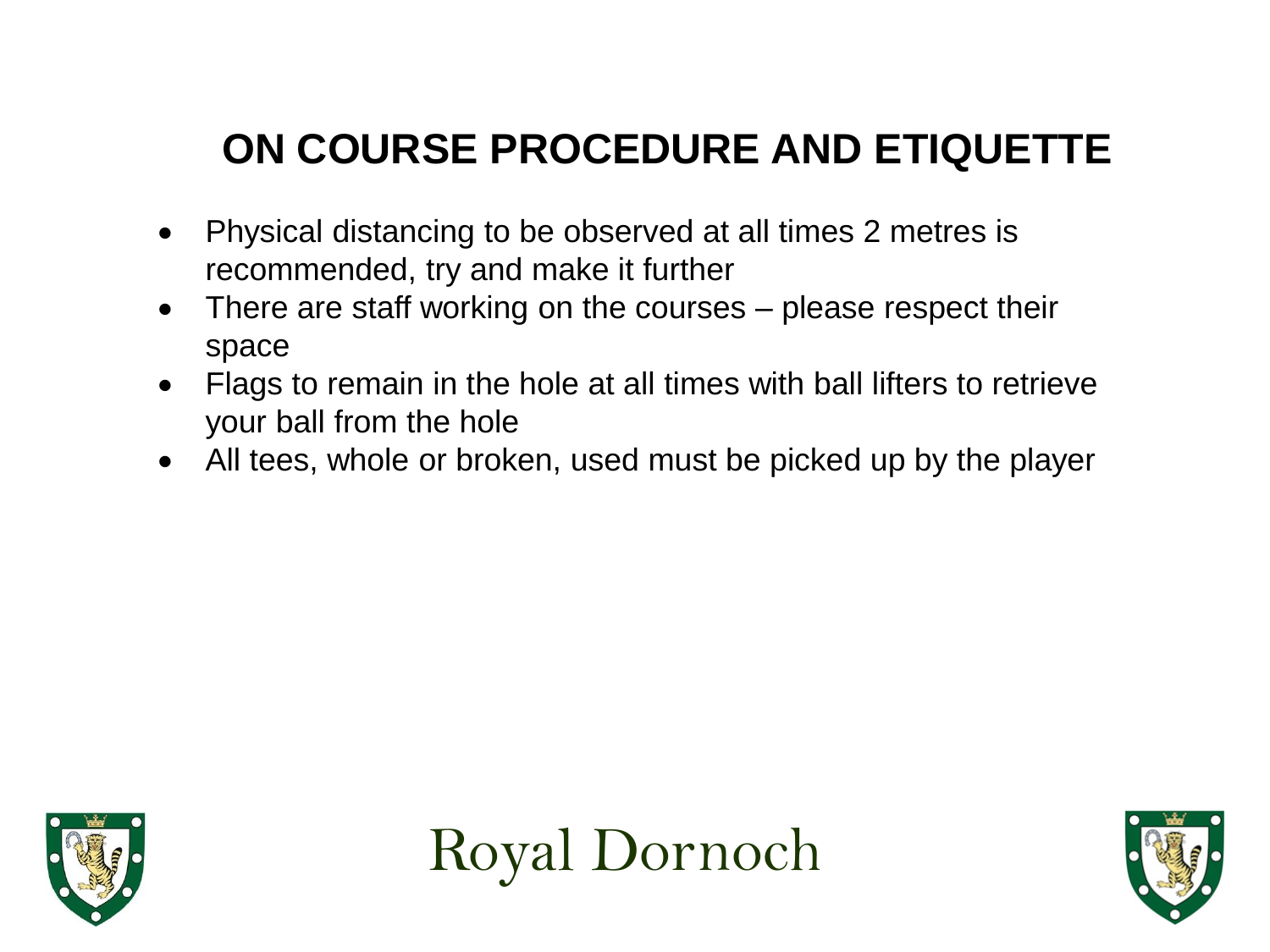# **ON COURSE PROCEDURE AND ETIQUETTE**

- Apart from competitive play if a ball is lost a player must not go back to play another but should take a lateral drop next to the approximate location of the lost ball
- Water fountains and ball washers will be covered. Do not sit on benches. There are no litter bins on the courses – please take all your rubbish home
- There will be no rakes in bunkers. Players to smooth bunkers with their foot or club after use. Please use preferred lies in a bunker
- If the greens staff are working on a hole you must wait until they are finished or you are waved on by them and they have moved away before playing or completing that hole



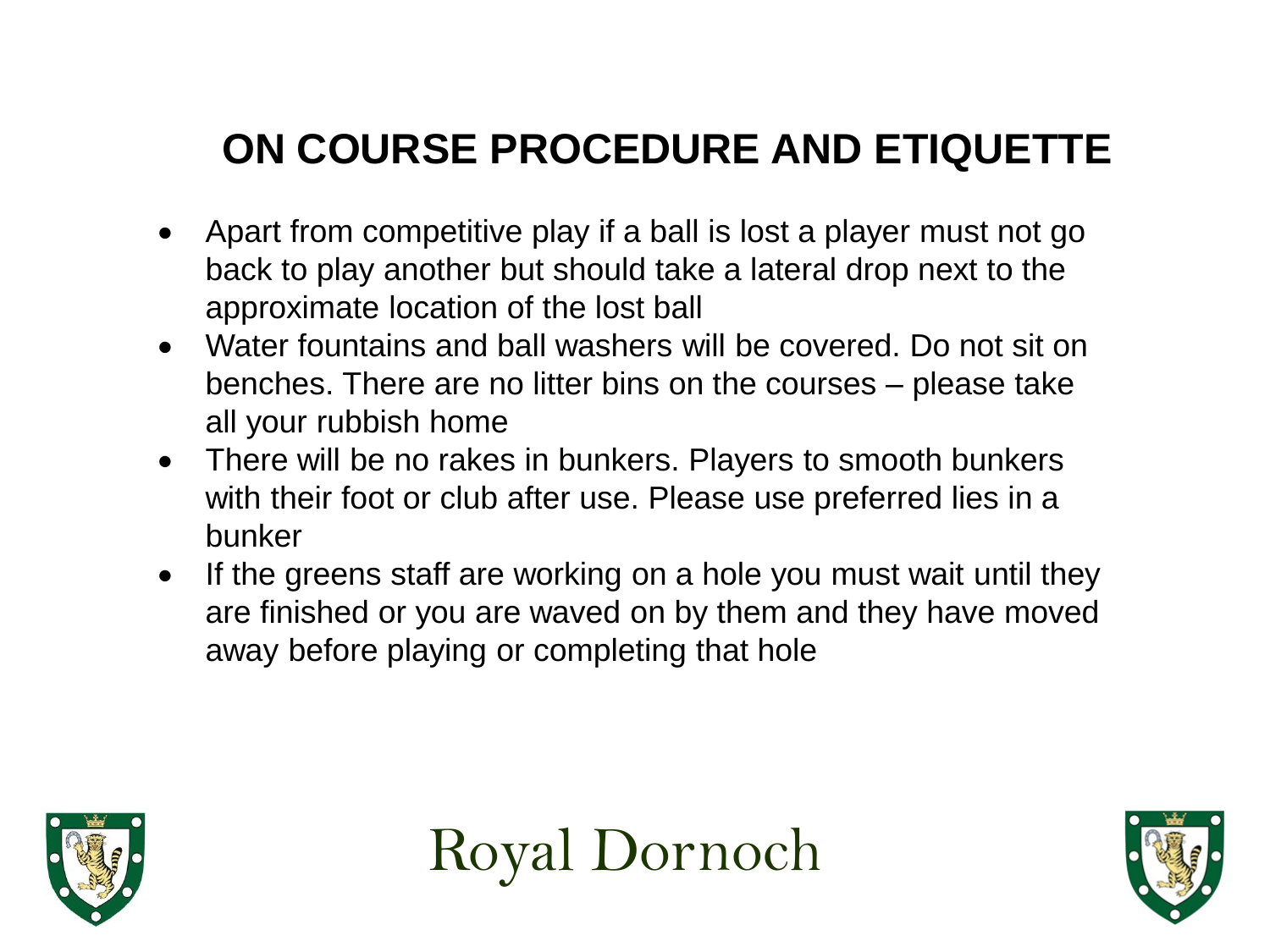# **ON COURSE PROCEDURE AND ETIQUETTE**

- No hand shaking, high fives or similar before, during or after play
- Players not to touch other players equipment, or golf balls that are not their own
- Please ensure a good pace of play and appropriate distance from the groups in front and behind. Normal etiquette applies in letting faster groups through
- Don't forget to replace your divots and repair your pitchmarks





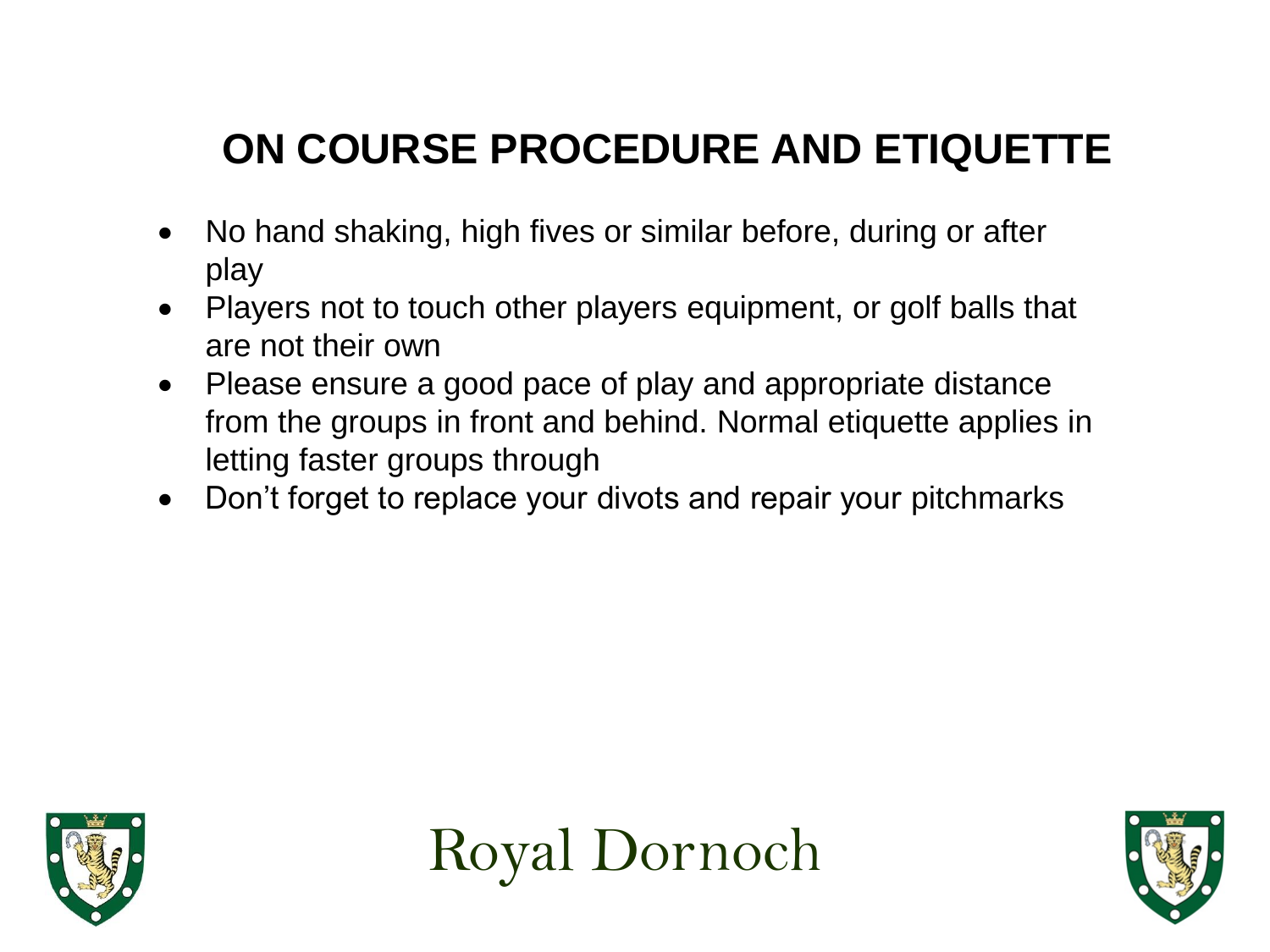- Must be prebooked for Track and Trace purposes by calling the pro shop on 01862 811924
- All equipment used must belong to the player with everything collected and removed at the end of the session
- Golf balls must be clearly marked so players can identify their own
- Physical distancing rules must be followed at all times





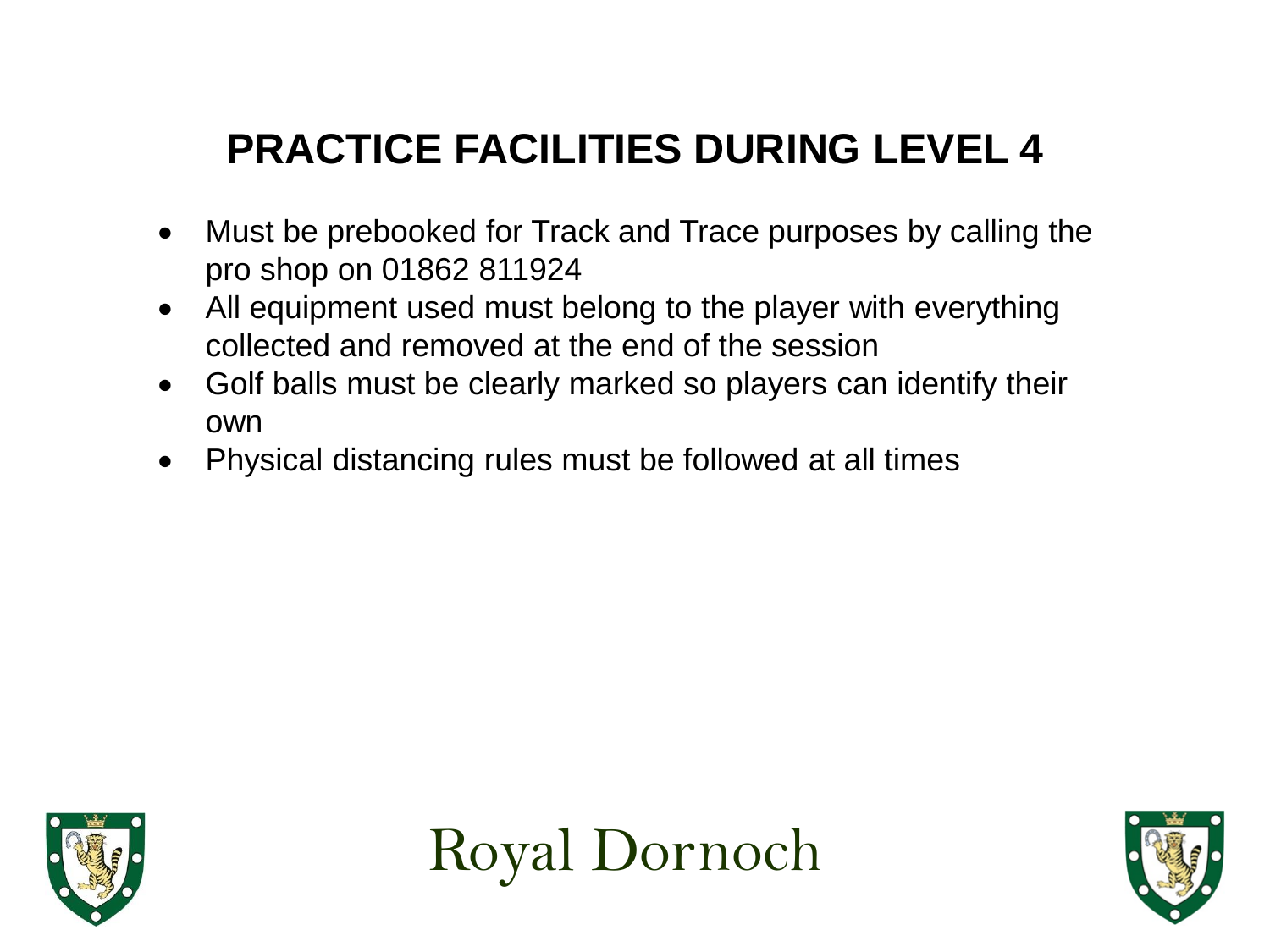#### **Putting Green (Prior to play)**

 Specific area for those waiting to play a round of golf in the 15 minutes prior to their tee time

### **Putting Green (Practice)**

- Specific area for those who wish to practice putting and chipping
- Maximum of 15 players from a maximum of 5 households
- Slots will be 30mins, of which you can book a maximum of two consecutive slots, between 9am and 3pm

#### **Warm up nets (there are no balls supplied)**

 May only be used by those waiting to play a round of golf in the 15 minutes prior to their tee time



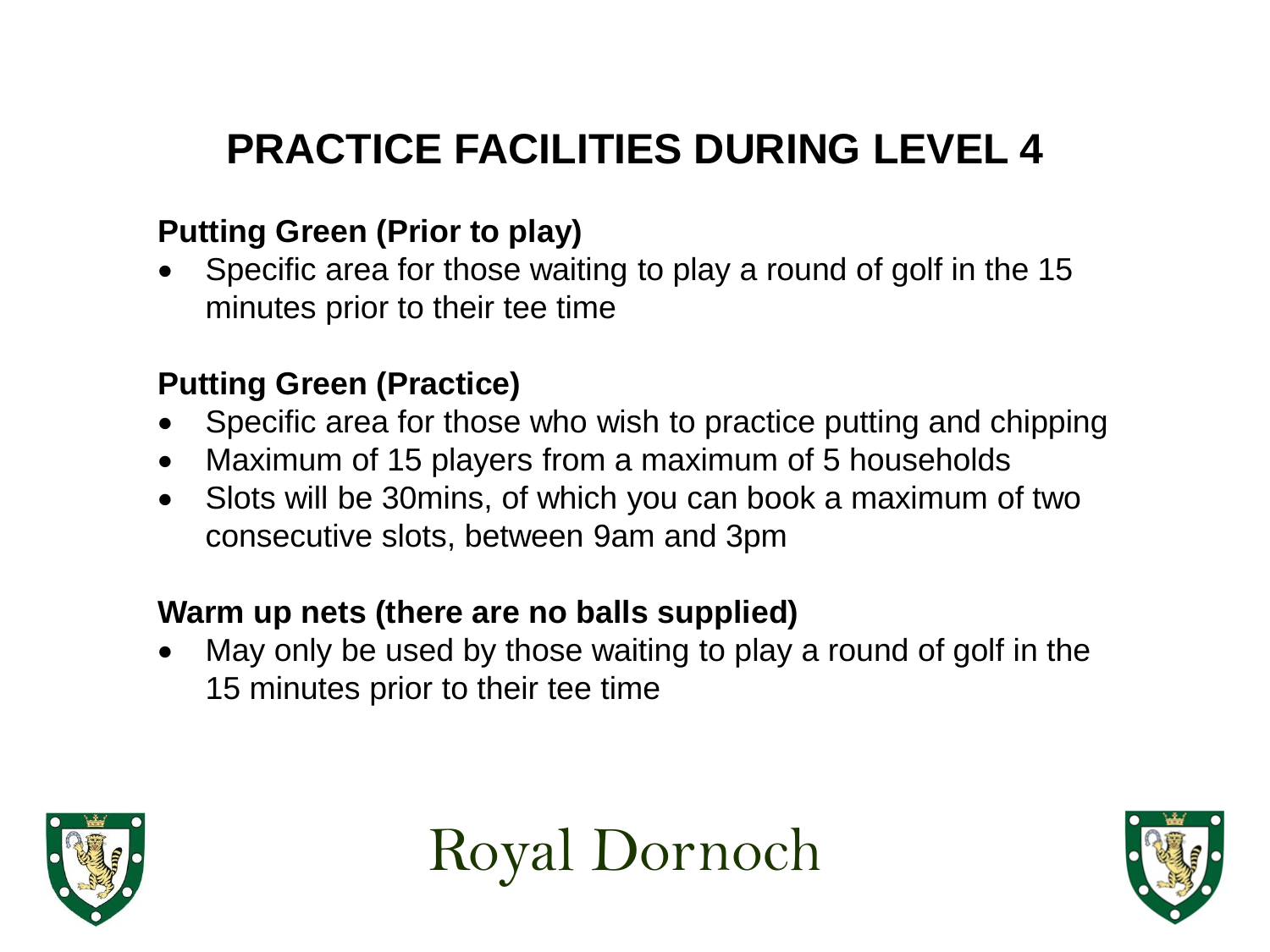## **Practice Strip next to 17th/18th of Championship Course**

- Play from mats only
- Bunkers can be used
- Slots will be of one hour duration between 9am and 3pm
- Maximum of 8 players from a maximum of 2 households, unless a professional is giving a lesson in which case they may also be in attendance





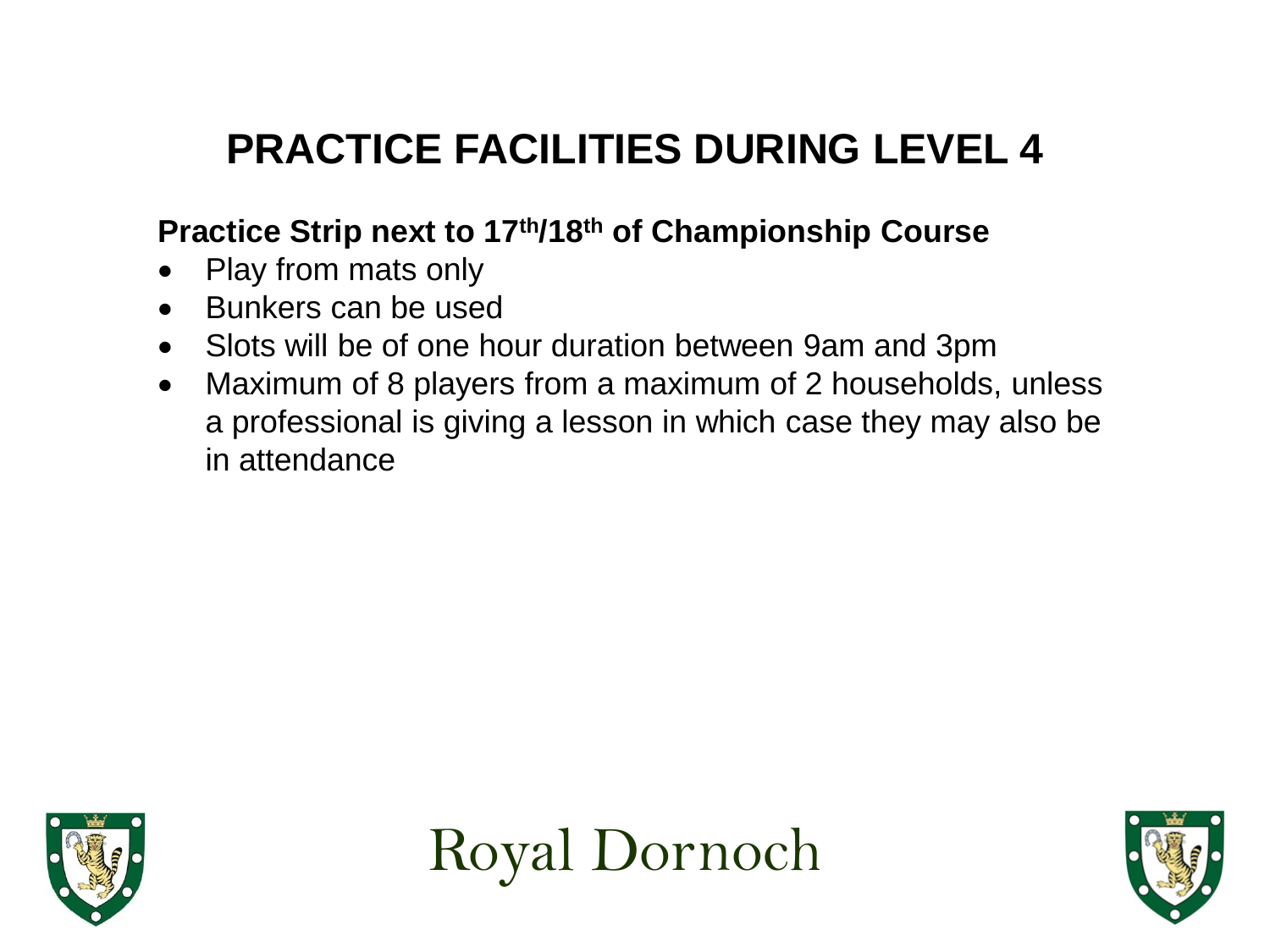### **Practice Ground at airstrip**

- Slots will be of one hour duration between 9am and 3pm
- Play from car park end ONLY
- Play from marked areas on grass in front of bays
- Maximum of 15 players from a maximum of 5 households
- Play from within one of the designated areas only





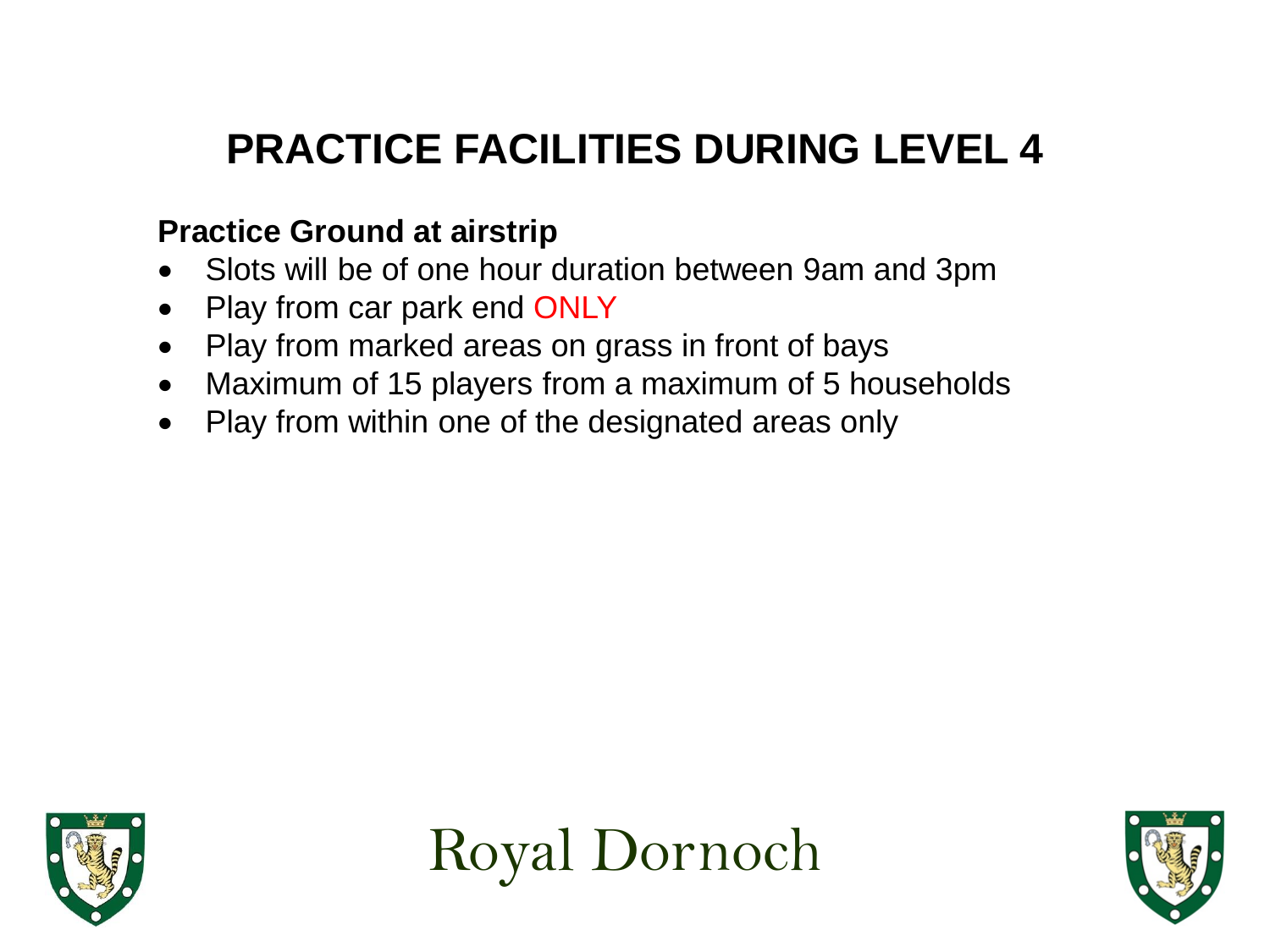#### **Academy Holes**

- Slots will be of one hour duration between 9am and 3pm
- Maximum of 8 players from a maximum of 2 households, unless a professional is giving a lesson in which case they may also be in attendance

#### **Practice Bunker Area**

- Slots will be of one hour duration between 9am and 3pm
- Maximum of 8 players from a maximum of 2 households, unless a professional is giving a lesson in which case they may also be in attendance